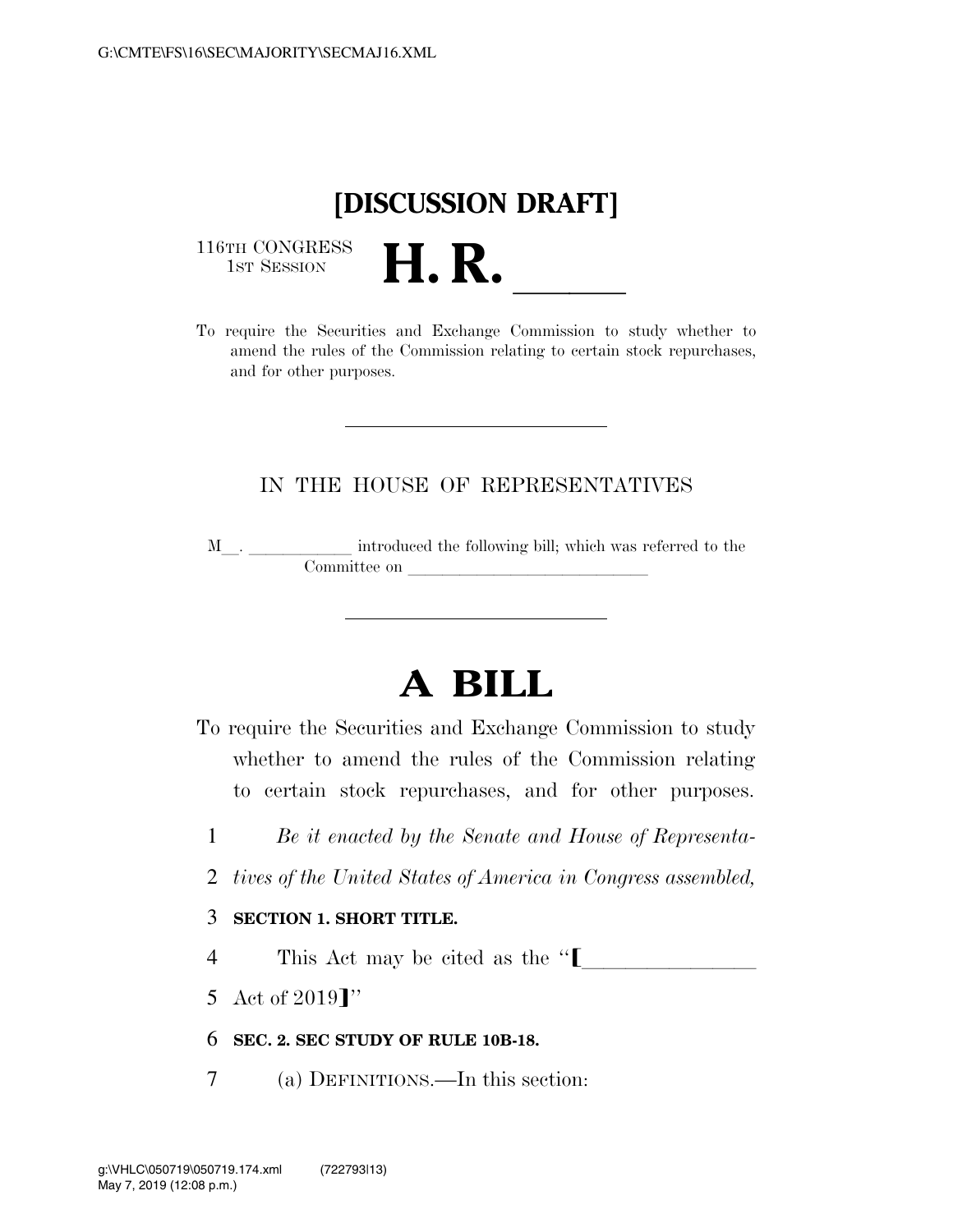| $\mathbf{1}$   | (1) COMMISSION.—The term "Commission"                 |
|----------------|-------------------------------------------------------|
| $\overline{2}$ | means the Securities and Exchange Commission.         |
| 3              | $(2)$ ISSUER.—The term "issuer" has the mean-         |
| $\overline{4}$ | ing given the term in the section 3 of the Securities |
| 5              | Exchange Act of 1934.                                 |
| 6              | (3) RULE $10B-18$ . The term "Rule $10b-18$ "         |
| 7              | means section $240.10b-18$ of title 17, Code of Fed-  |
| 8              | eral Regulations.                                     |
| 9              | (4) STOCK REPURCHASE PLAN.—The<br>term                |
| 10             | "stock repurchase plan" means any transaction         |
| 11             | through which an issuer repurchases common stock      |
| 12             | or its equivalent in open market trading.             |
| 13             | $(b)$ STUDY.—                                         |
| 14             | (1) IN GENERAL.—The Commission shall carry            |
| 15             | out a study to determine whether Rule 10b–18, or      |
| 16             | any other rule issued by the Commission, should be    |
| 17             | amended to-                                           |
| 18             | (A) expressly limit the ability of an issuer          |
| 19             | to announce or implement a stock repurchase           |
| 20             | plan that such issuer does not intend to fulfill;     |
| 21             | (B) limit the ability of an issuer to an-             |
| 22             | nounce or implement multiple stock repurchase         |
| 23             | plans if such issuer has in the 1 year period         |
| 24             | prior to such announcement announced one or           |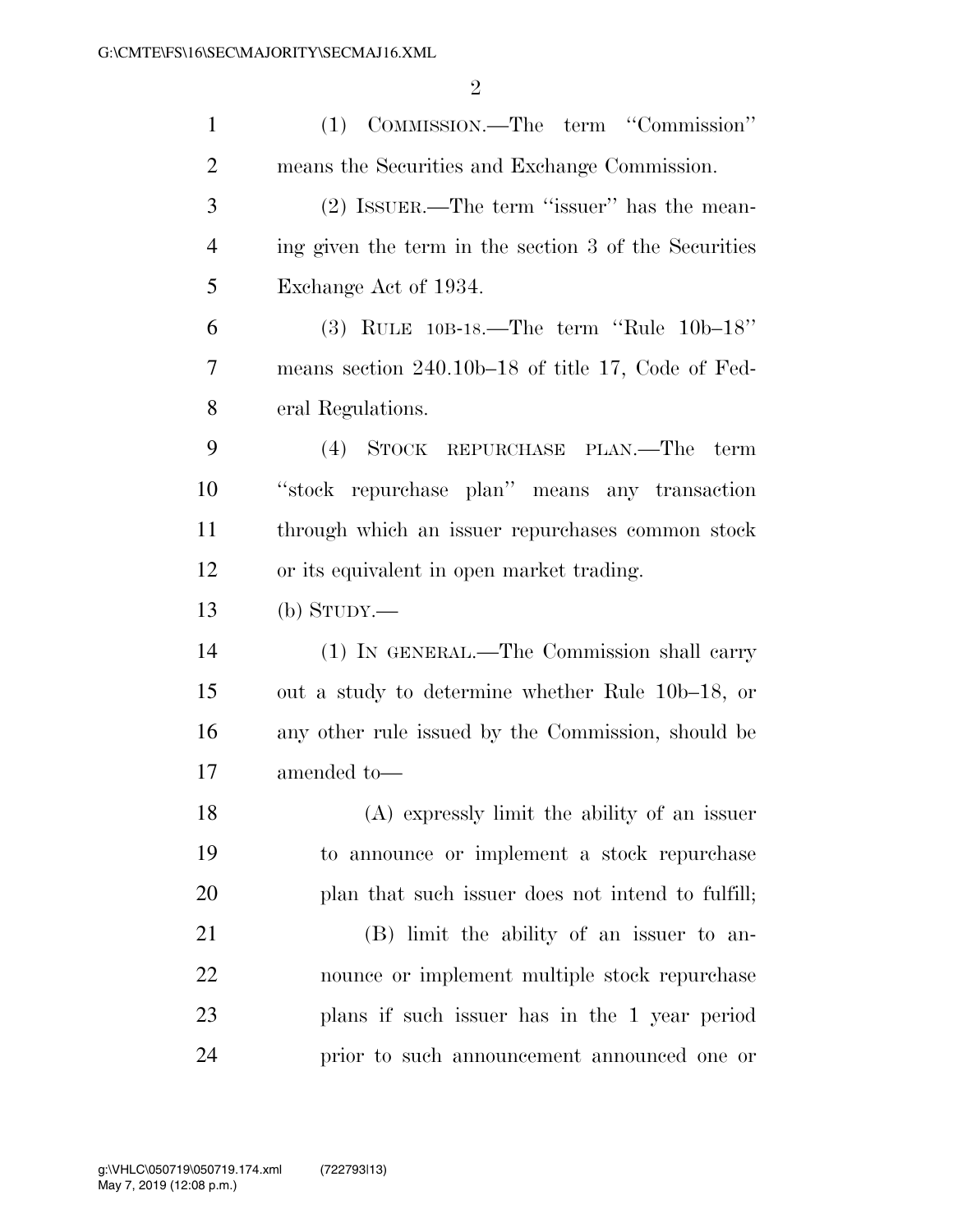| $\mathbf{1}$   | more stock repurchase plans and not fulfilled  |
|----------------|------------------------------------------------|
| $\overline{2}$ | any of such stock repurchase plans;            |
| 3              | (C) require any issuer that announces a        |
| $\overline{4}$ | stock repurchase plan to make disclosures at   |
| 5              | the time of such announcement regarding—       |
| 6              | (i) any minimum number or dollar               |
| 7              | amount of shares the issuer intends to re-     |
| 8              | purchase under such stock repurchase           |
| 9              | plan; and                                      |
| 10             | (ii) the expiration date of such repur-        |
| 11             | chase plan;                                    |
| 12             | (D) require any issuer that implements a       |
| 13             | stock repurchase plan to make timely disclo-   |
| 14             | sures regarding each transaction conducted     |
| 15             | under such announced repurchase plan;          |
| 16             | (E) establish a period of time after a stock   |
| 17             | repurchase plan is announced during which an   |
| 18             | officer or director of the issuer that imple-  |
| 19             | mented such stock repurchase plan may not sell |
| 20             | any common stock of the issuer or exercise any |
| 21             | option on common stock of the issuer;          |
| 22             | (F) account for any significant changes, in    |
| 23             | the period between the issuance of Rule 10b-18 |
| 24             | and the date of the enactment of this Act, in  |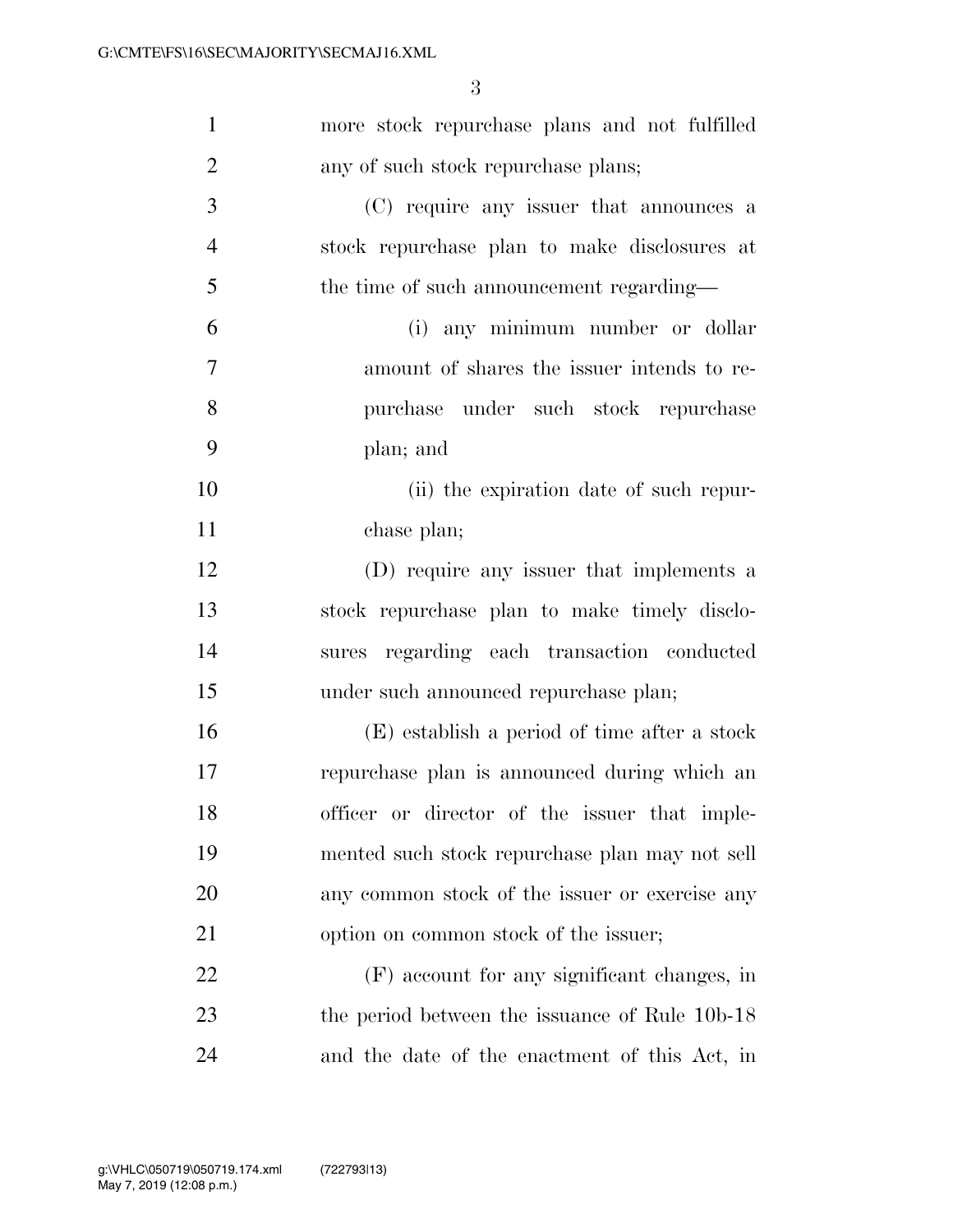how issuers, and officers and directors of issuers, use stock repurchase plans;

 (G) require any issuer that implements a stock repurchase plan to make timely disclo- sures regarding the annual total compensation of its executive officers, including any incentives related to the stock price of the issuer;

 (H) require any issuer that implements a stock repurchase plan to make timely disclo- sures regarding the percentage increase in the median of the annual total compensation of all employees of the issuer, excluding executive of-ficers, over the last completed fiscal year;

 (I) allow, for any stock repurchase plan outside of the safe harbor under section 240.10b-18 of the Code of Federal Regulations, a review by the Commission on an individual- ized, case-by-case basis using the criteria set forth by the Commission in the proposed sec- tion 240.13e-2 (35 Fed. Reg. 11411) published July 16, 1970; or

 (J) make any additional changes as the Commission deems necessary and appropriate to mitigate the risk of abuse of stock repur-chase plans.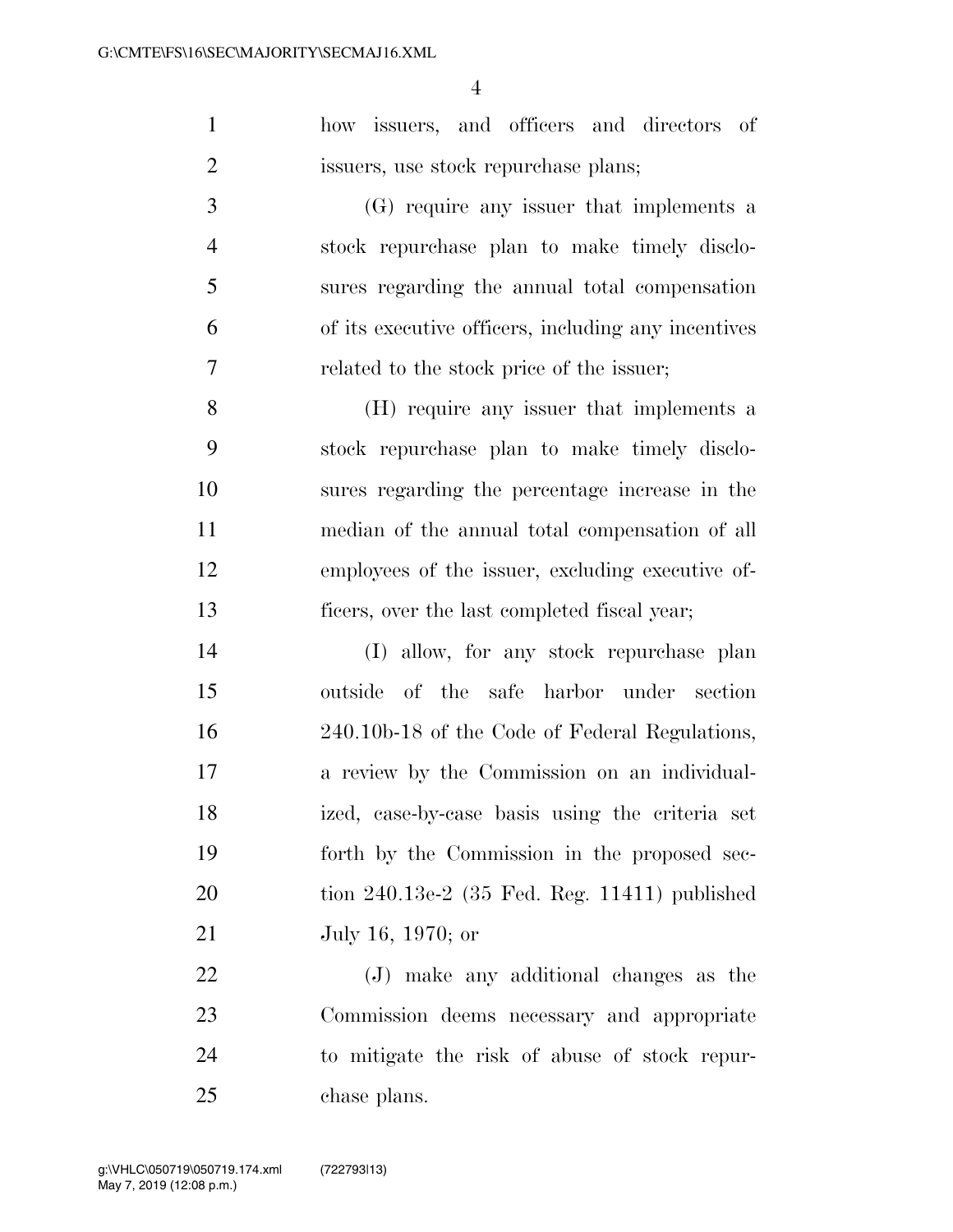| $\mathbf{1}$   | (2) ADDITIONAL CONSIDERATIONS.—In car-                      |
|----------------|-------------------------------------------------------------|
| $\overline{2}$ | rying out the study required under paragraph (1),           |
| 3              | the Commission shall consider, with respect to each         |
| $\overline{4}$ | change proposed in a subparagraph—                          |
| 5              | (A) the impact of stock repurchase pro-                     |
| 6              | grams on investors;                                         |
| 7              | (B) the impact stock repurchase programs                    |
| 8              | have on employee wages and compensation, and                |
| 9              | company investment in research and develop-                 |
| 10             | ment and capital improvements;                              |
| 11             | (C) the impact that such change would                       |
| 12             | have on the decisions of issuers to list a secu-            |
| 13             | rity on a national securities exchange;                     |
| 14             | (D) any other consideration that the Com-                   |
| 15             | mission considers necessary and appropriate for             |
| 16             | ensuring the maintenance of fair and orderly                |
| 17             | markets; and                                                |
| 18             | (E) the impact that such change would                       |
| 19             | have on reducing wealth inequality.                         |
| 20             | (c) REPORT.—Not later than 1 year after the date            |
| 21             | of the enactment of this Act, the Commission shall submit   |
| 22             | to the Committee on Banking, Housing, and Urban Af-         |
| 23             | fairs of the Senate and the Committee on Financial Serv-    |
| 24             | ices of the House of Representatives a report that contains |